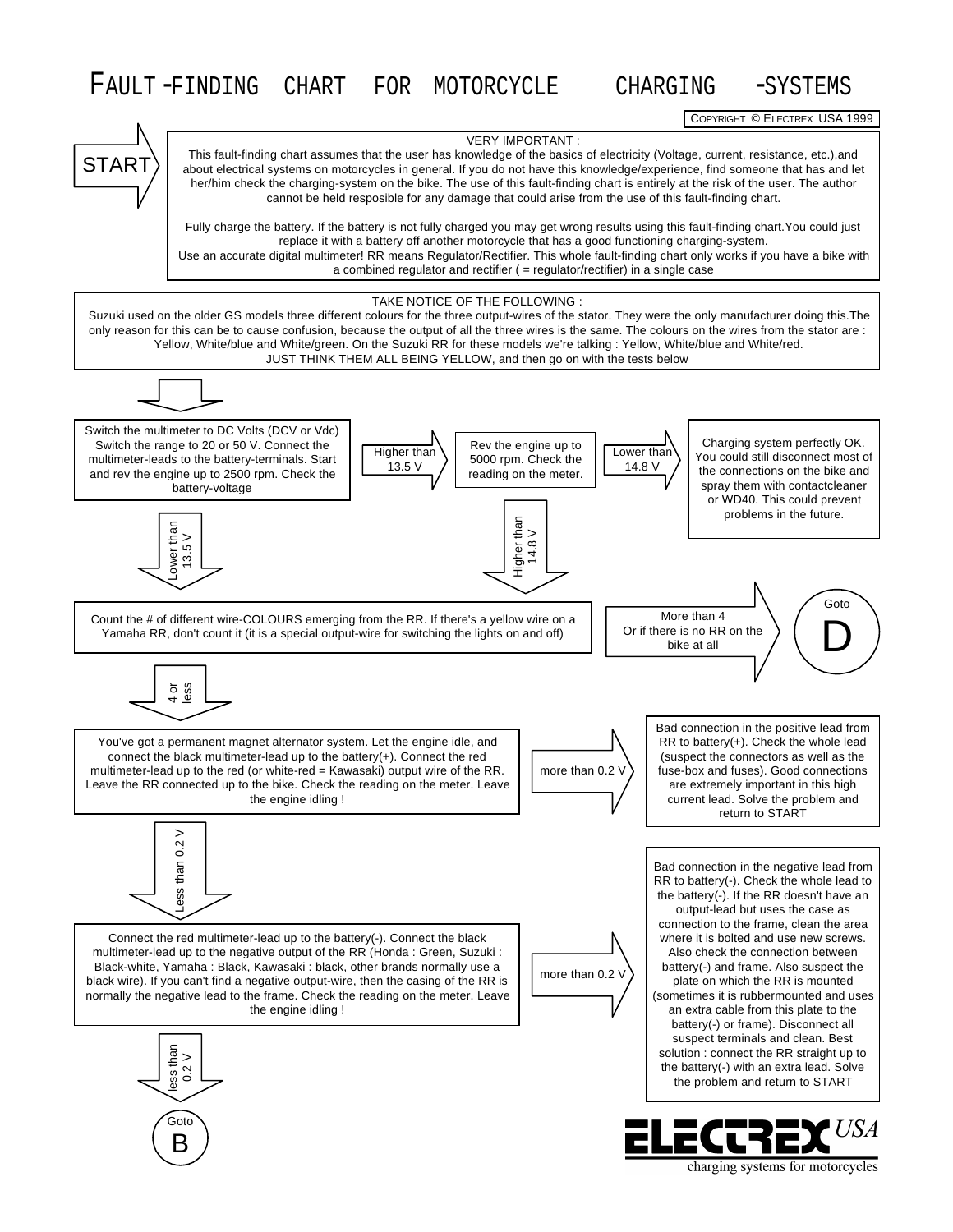

If you have an RR with 4 different wire-COLOURS emerging Bad connection from the battery(+) through the from it find the switched +12V supply input. (Normally Honda : ignitionswitch to the switched +12V supply-input on the BLACK, Suzuki : ORANGE, Yamaha : BROWN, Kawasaki : RR. Check the whole electrical circuit. This is one of the most difficult faults to find. Suspect the ignition-switch BROWN, otherwise check the wiring-diagram for the extra wire coming from the ignition-switch). Connect the red multimetermore than 0.2 \ itself, the fuse-box and its connections. The RR thinks lead to the battery(+) and the black multimeter-lead to the the battery-voltage is too low while the actual voltage is switched +12V input-wire (the one you just found). Leave the correct or too high. Disconnect all terminals and clean RR fully connected up to the bike and let the engine idle. them with contact-cleaner. If you have solved the Switch on the lights. Check the reading on the meter. problem, return to START have LESS than You have LESS than Reading is lower is lower different wire-4 different wire-COLOURS than  $0.2$  V COLOURSthan 0.2 V Reading  $\overline{5}$  $\overline{4}$ Stop the engine. Disconnect the wires emerging from the stator. These are usually three yellow (or white = Yamaha) wires. Switch the One of the readings is lower than multimeter to Ohms, the lowest range on the meter. Measure the 0.5 Ohms or higher than 2 Ohms resistance between all three wires coming from the stator, so you need to take three readings. All readings are<br>within 0.5 to<br>2.0 Ohms All readings are within 0.5 to 2.0 Ohms Connect one of the multimeter-leads up to one of the three yellow (or white = Yamaha) wires. Connect the You have any reading between 100 Ohms and zero Ohms other multimeter-lead up to the engine-casing. Check  $(= 0$  Ohms = no resistance !) the reading on the meter. Make sure the connection Stator is at fault. Replace to the casing is a good one ! the stator and return to **START** ou have no reading at You have no reading at OL in the display all, or OL in the display  $\rm \overline{o}$  $\overline{a}$ Switch the multimeter AC-Voltage (Range at least to 100 Vac). Make sure you DON'T switch it to DC-Voltage (=DCV or Vdc). Connect the multimeter-leads The three readings are not equal, between two of the three yellow (or white = Yamaha) wires emerging from the stator. Start the engine and rev it up to app. 5000rpm. Check the reading on or one of them is below 50 Volts the meter. Switch one of the multimeter-leads to another yellow (or white) wire (AC) and check the reading again. Switch the other multimeter-lead to another yellow (or white) wire, and check the reading again.



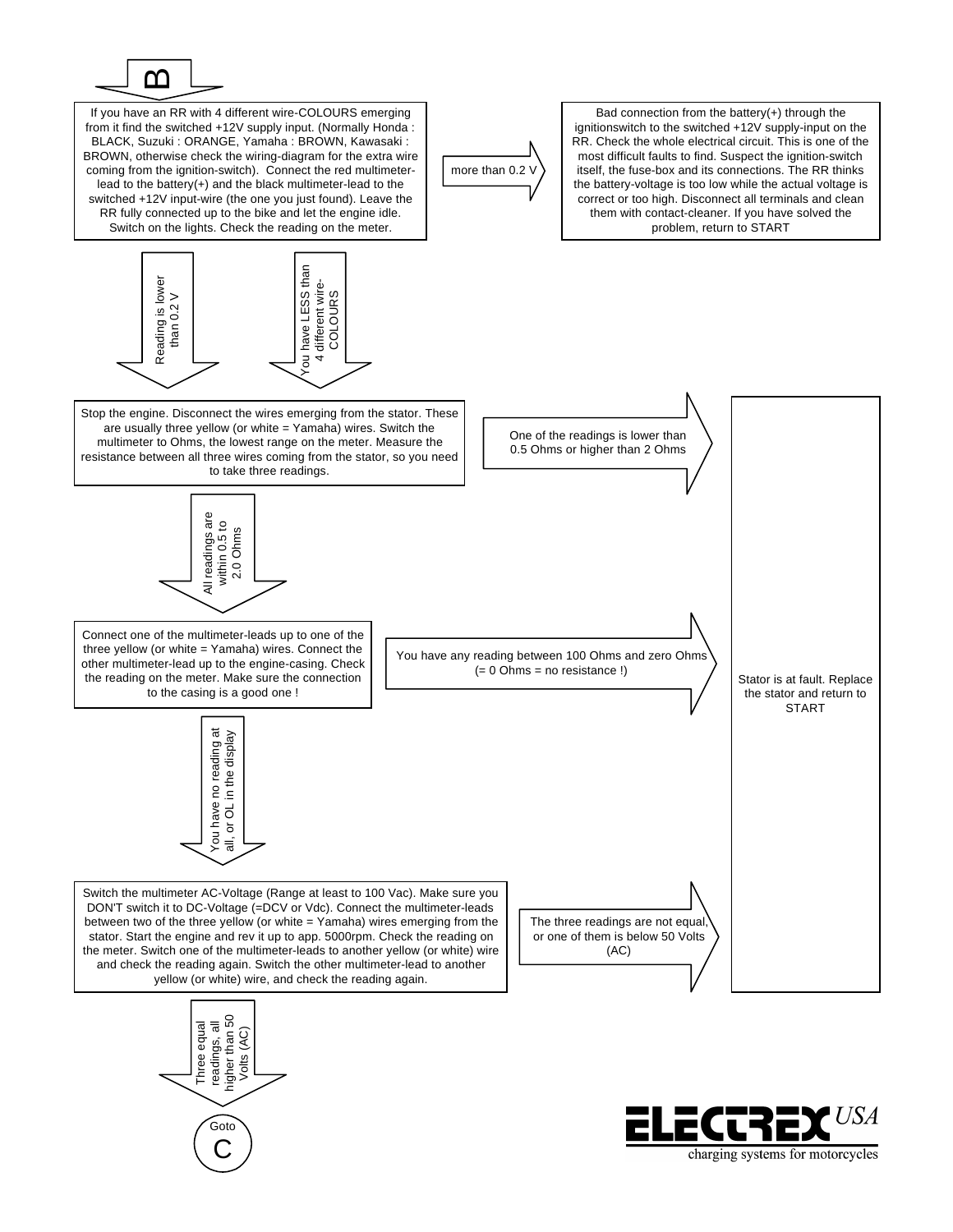

Disconnect the RR from the bike. Switch the multimeter to the DIODE-TEST function. (The reading on the display will be in VOLTS now, not in Ohms!) Connect the RED multimeter-lead to the RED (or white/red = Kawasaki) output wire of the RR. Connect the BLACK multimeter-lead to one yellow (or white = Yamaha) wire. Check the reading. Repeat this procedure for the two other yellow wires.



Connect the BLACK multimeter-lead to the red (or white/red = Kawasaki) output wire of the RR. Connect the RED multimeterlead to one yellow (or white = Yamaha) wire. Check the reading. Repeat this procedure for the two other yellow wires.



Connect the BLACK multimeter-lead to the negative output wire of the RR (Kawasaki : BLACK, Yamaha : BLACK, Honda : GREEN, Suzuki : BLACK/WHITE). If there is no output wire, connect the black multimeter-lead to the RR-case Connect the RED multimeter-lead to one yellow (or white = Yamaha) wire. Check the reading. Repeat this procedure for the two other yellow wires.



Connect the RED multimeter-lead to the negative output wire of the RR (Kawasaki: BLACK, Yamaha : BLACK, Honda : GREEN, Suzuki : BLACK/WHITE ). If there is no output wire, connect the black multimeter-lead to the RR-case Connect the BLACK multimeter-lead to one yellow (or white = Yamaha) wire. Check  $\begin{array}{rcl}\n\text{or} & \overline{\mathcal{R}} & \mathcal{R} & \mathcal{R} \\
\hline\n\text{or} & \mathcal{R} & \mathcal{R} \\
\hline\n\text{or} & \mathcal{R} & \mathcal{R} \\
\hline\n\text{or} & \mathcal{R} & \mathcal{R} \\
\hline\n\text{or} & \mathcal{R} & \mathcal{R} \\
\hline\n\text{or} & \mathcal{R} & \mathcal{R} \\
\hline\n\text{or} & \mathcal{R} & \mathcal{R} \\
\hline\n\text{or} & \mathcal{R} & \mathcal{R} \\
\hline\n\text{or} & \mathcal$ 



As this was the last test, the only thing that can be at fault is the battery itself. replace it with another fully charged one and return to START



charging systems for motorcycles

 $\mathcal{L}^{I} \mathcal{S}^{I}$